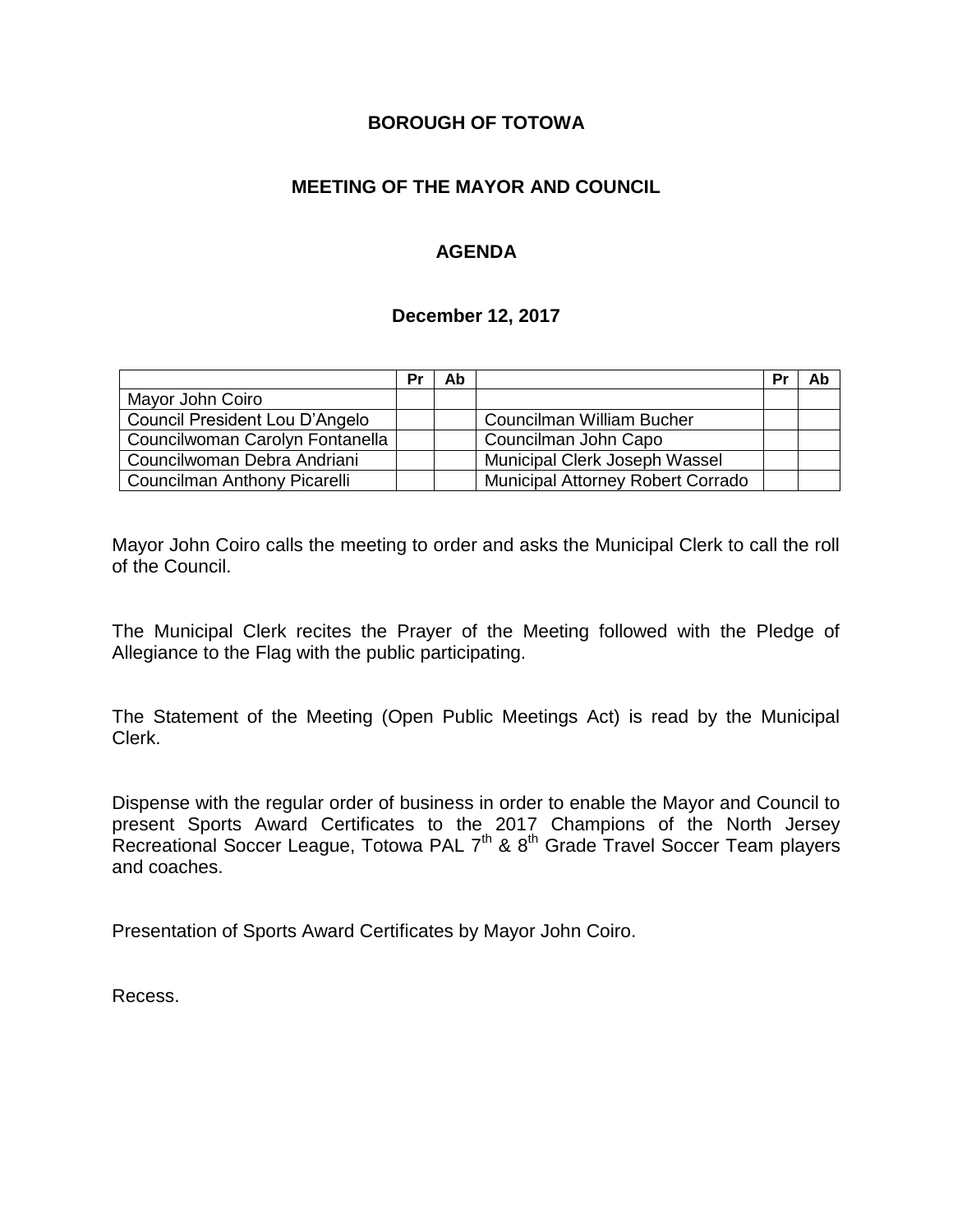Report from Members of the Council, Municipal Clerk and Municipal Attorney.

# **CITIZENS HEARD:**

Minutes of the Mayor and Council for the meeting of November 28, 2017.

# **COMMITTEE ON FINANCE: PICARELLI, D'ANGELO, FONTANELLA.**

Resolution No. 2017-25 for the payment of bills.

Resolution No. 2017-26 Authorizing Transfer Of 2017 Budget Appropriations.

Resolution authorizing the Treasurer to issue Senior Citizen and Veterans Deduction refunds to various property owners for 2017.

Resolution Authorizing Settlement Of The 2012, 2013, 2014, 2015, 2016 And 2017 Tax Appeals Entitled 990 Riverview Drive V. Borough Of Totowa.

Resolution Authorizing Purchase Of Various Items Through State Contract And County Cooperative Contracts.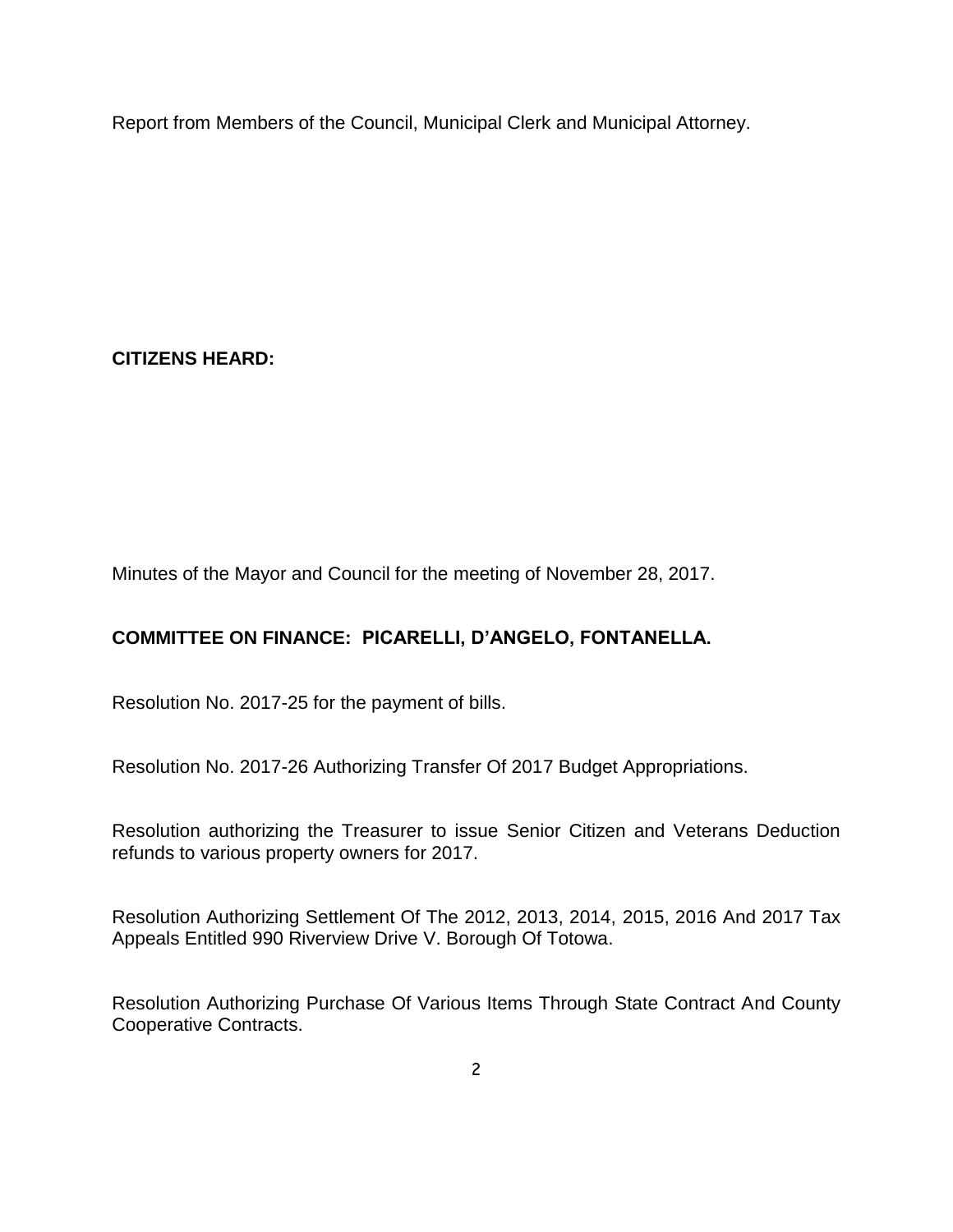Resolution Approving Disposal Services For Vegetative Waste Recycling.

Letter from the Happy Seniors and Totowa Seniors thanking the Mayor and Council for their annual contribution.

## **COMMITTEE ON PUBLIC SAFETY: D'ANGELO, FONTANELLA, BUCHER.**

Accept the results of the election and confirm Richard Schopperth as Fire Chief of the Borough of Totowa Fire Department.

## **COMMITTEE ON PUBLIC WORKS: BUCHER, CAPO, PICARELLI.**

Letter from the Passaic Valley Water Commission advising that water rates will increase 2%, effective January 1, 2018.

## **COMMITTEE ON ENG. & PUB. PROPERTY: FONTANELLA, ANDRIANI, D'ANGELO.**

Resolution Authorizing Safety Installations At The Borough Of Totowa Municipal Complex.

Resolution authorizing the Mayor to execute the Statements of Consent—NJDEP Form WQM-003 on behalf of the Borough of Totowa for G.O.M. Real Estate Investment, LLC, 95 Shepherds Lane, Block 11, Lot 9.01.

Resolution To Terminate The Lease Agreement Between The Borough of Totowa And Southport, LLC For Property Identified As Lot 2, Block 170.02, Parcel "C".

#### **COMMITTEE ON LIAISON & INSPECTION: ANDRIANI, BUCHER, CAPO.**

Resolution Authorizing The Submission Of A New Jersey Department Of Environmental Protection Green Communities Grant.